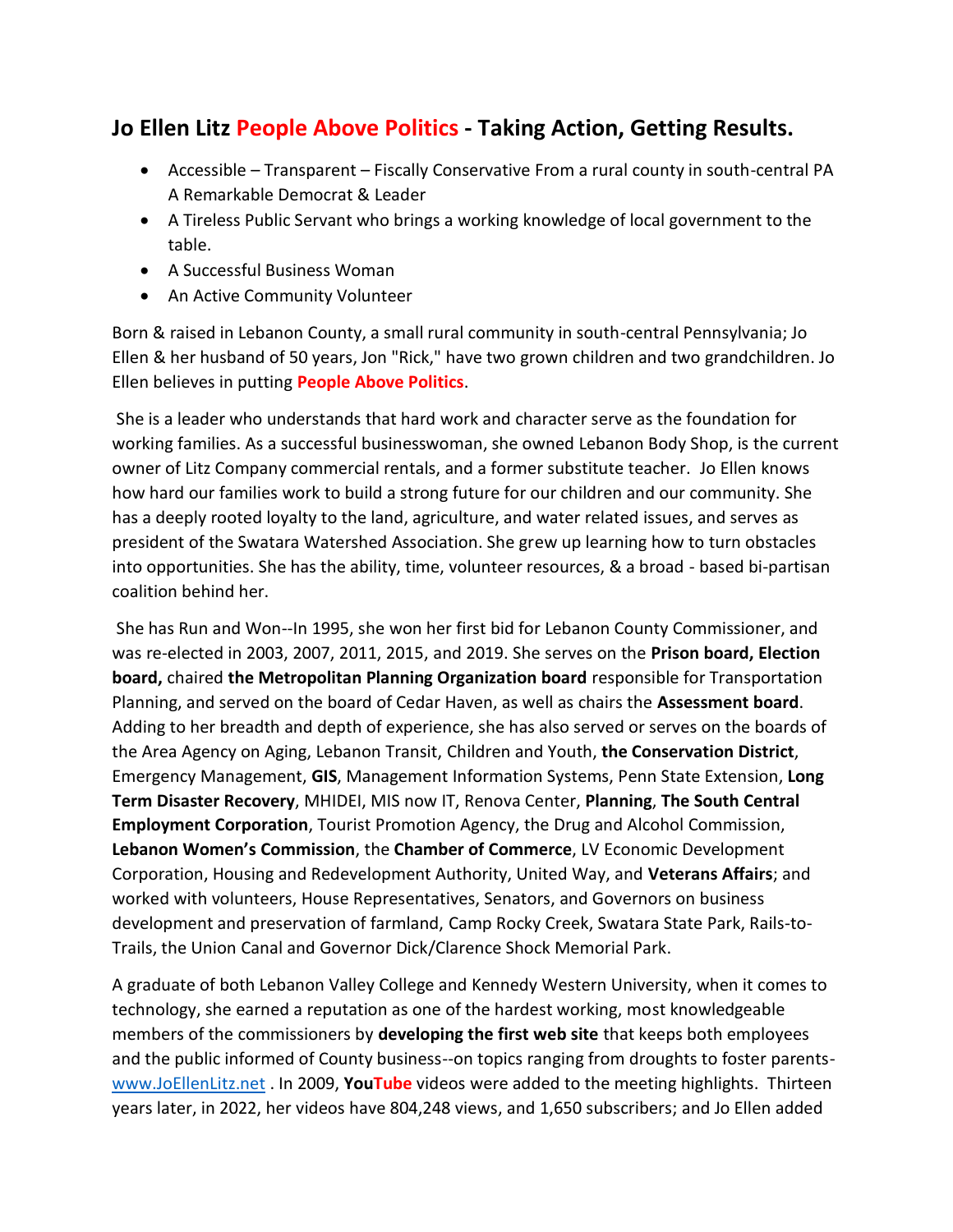Facebook **Live Streaming videos** from meetings. She also earned a reputation as a commissioner who could be counted on to tirelessly serve the working people of this community. In summary, her experience as a county commissioner is invaluable**. Litz Takes Action, and Gets Results**.

She is sometimes asked to participate in cooking contests or to provide a favorite recipe for a newspaper or magazine article. Over the years, she has even won a few contests. So, she decided to tape some **PA Dutch dishes** to share with her family and on her YouTube channel, "Jo Ellen's Kitchen." Follow her to see the latest recipe, often released Monday evening. <https://www.youtube.com/user/joellenlitz> Little did she know when she started these videos that we'd end up in a Pandemic known as the Coronavirus, and later CoVid 19. People found an escape in watching homemade recipes being made, and often trying or modifying their current recipe. They were able to reminisce about a favorite dish made by their mother or grandmother, and feel good, if only for a few minutes. She also tries to tell stories about our Pennsylvania German heritage, share antique items, and promote local products like Swiss Premium Dairy, Hershey's Cocoa, or her garden vegetables. Her cooking is done on an antique Wincroft gas stove and oven. It doesn't have a thermometer. She adjusts the flames by sight for temperature. Concurrently, she's writing a book, and people asked her to include these recipes. Between the written word and videos, this is a great way to preserve and share our **PA Dutch heritage focusing on the foods prepared by our forefathers**. Kum Esse (come eat), Enjoy!

As an **active community volunteer**, **tireless public servant**, **conservationist**, and **successful businesswoman**, for her leadership and diligent work in the community, small business, and the environment, she was: Honored as the Conservationist of the Year from the Lebanon County Conservation District, received the Woman of Influence award from Central Penn Business Journal, was named a PA Ambassador by Team Pennsylvania, chosen as both Woman of the Year and Outstanding Business Woman by the LV American Business Women's Association ABWA, presented with the Athena Award by the Chamber of Commerce and Oldsmobile, recognized as a Woman of Distinction by the Penn Laurel Girl Scout Council, awarded national honors by the Daughters of the American Revolution, and given the Anna Estes Strawbridge award by the PA League of Women Voters.

As a remarkable Democrat and leader, she received the Democrat of the Year award. Also, the PA Federation of Democratic Women awarded Jo Ellen the Outstanding Woman in Government for her District. She also received honors as 1st runner-up in the 2013 Ms PA Senior America Pageant; and in 2017 named Ms Pennsylvania Senior America Ambassador.

Lebanon Valley College honored her with a feature article in the President's Report, in part reflecting the fact that Jo Ellen has given of her time and energy to preserving our land and water.

Upon completion of the Academy of Excellence in County Government, former Governor Tom Ridge recognized Jo Ellen Litz's leadership on behalf of the people of Lebanon County. In 2006, Litz completed Advanced Academy Certification. In 2007-08, Litz was appointed to chair the Academy for Excellence in County Government Advisory Board. The Board's responsibility is to